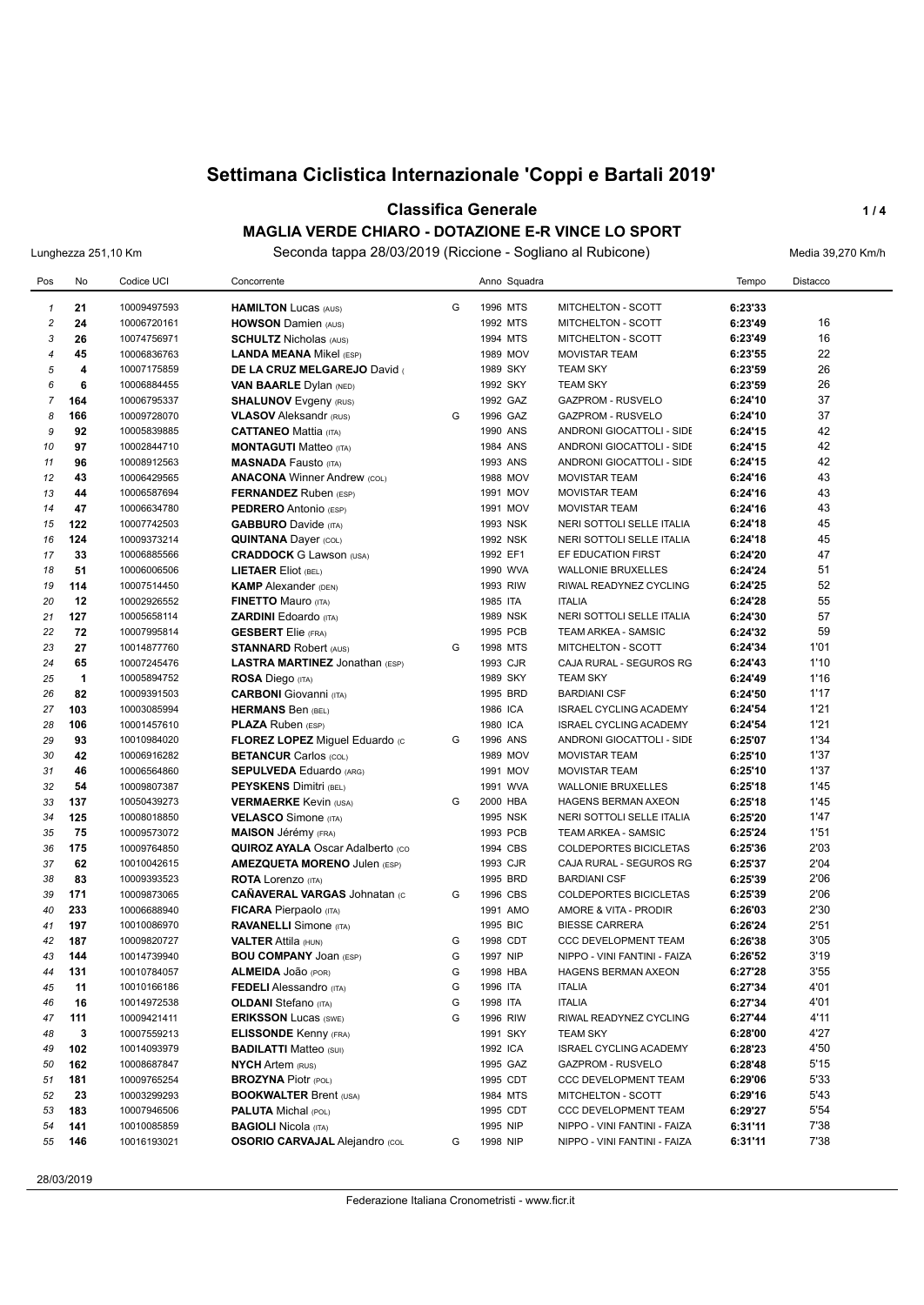#### **Classifica Generale 2 / 4 MAGLIA VERDE CHIARO - DOTAZIONE E-R VINCE LO SPORT**

Lunghezza 251,10 Km Seconda tappa 28/03/2019 (Riccione - Sogliano al Rubicone) Media 39,270 Km/h

| Pos | No             | Codice UCI  | Concorrente                          |   | Anno Squadra |                               | Tempo   | Distacco |
|-----|----------------|-------------|--------------------------------------|---|--------------|-------------------------------|---------|----------|
| 56  | 85             | 10010185788 | <b>COVILI</b> Luca (ITA)             | G | 1997 BRD     | <b>BARDIANI CSF</b>           | 6:31'30 | 7'57     |
| 57  | 105            | 10007882242 | <b>NIV Guy (ISR)</b>                 |   | 1994 ICA     | <b>ISRAEL CYCLING ACADEMY</b> | 6:31'34 | 8'01     |
| 58  | 236            | 10009788189 | <b>TIZZA Marco (ITA)</b>             |   | 1992 AMO     | AMORE & VITA - PRODIR         | 6:31'49 | 8'16     |
| 59  | 95             | 10003200475 | <b>GAVAZZI</b> Francesco (ITA)       |   | 1984 ANS     | ANDRONI GIOCATTOLI - SIDE     | 6:31'50 | 8'17     |
| 60  | 81             | 10006467860 | <b>BARBIN</b> Enrico (ITA)           |   | 1990 BRD     | <b>BARDIANI CSF</b>           | 6:31'58 | 8'25     |
| 61  | 133            | 10015825936 | <b>BJERG Mikkel (DEN)</b>            | G | 1998 HBA     | HAGENS BERMAN AXEON           | 6:32'16 | 8'43     |
| 62  | 5              | 10002630401 | <b>GOLAS</b> Michal (POL)            |   | 1984 SKY     | <b>TEAM SKY</b>               | 6:32'32 | 8'59     |
| 63  | 34             | 10004759650 | <b>HOWES Alex (USA)</b>              |   | 1988 EF1     | EF EDUCATION FIRST            | 6:32'42 | 9'09     |
| 64  | 53             | 10010976744 | <b>MORTIER Julien (BEL)</b>          | G | 1997 WVA     | <b>WALLONIE BRUXELLES</b>     | 6:32'46 | 9'13     |
| 65  | 112            | 10008114234 | <b>HAGEN Krister (NOR)</b>           |   | 1989 RIW     | RIWAL READYNEZ CYCLING        | 6:32'57 | 9'24     |
| 66  | 182            | 10008628637 | <b>MALECKI</b> Kamil (POL)           | G | 1996 CDT     | CCC DEVELOPMENT TEAM          | 6:33'06 | 9'33     |
| 67  | 87             | 10014429843 | <b>SAVINI Daniel (ITA)</b>           | G | 1997 BRD     | <b>BARDIANI CSF</b>           | 6:33'12 | 9'39     |
| 68  | 101            | 10022516007 | <b>ANDEMESKEL Awet (ERI)</b>         |   | 1992 ICA     | <b>ISRAEL CYCLING ACADEMY</b> | 6:33'16 | 9'43     |
| 69  | 205            | 10014612022 | <b>PUGI Gianni</b> (ITA)             | G | 1997 SAN     | SANGEMINI - TREVIGIANI - M    | 6:33'23 | 9'50     |
| 70  | 94             | 10004501891 | <b>FRAPPORTI Marco (ITA)</b>         |   | 1985 ANS     | ANDRONI GIOCATTOLI - SIDE     | 6:33'26 | 9'53     |
| 71  | 193            | 10014969811 | <b>CONCA Filippo</b> (ITA)           | G | 1998 BIC     | <b>BIESSE CARRERA</b>         | 6:33'31 | 9'58     |
| 72  | 64             | 10009519118 | <b>IRISARRI RICON JON (ESP)</b>      |   | 1995 CJR     | CAJA RURAL - SEGUROS RG       | 6:33'36 | 10'03    |
| 73  | 84             | 10009505475 | <b>ALBANESE Vincenzo (ITA)</b>       | G | 1996 BRD     | <b>BARDIANI CSF</b>           | 6:33'59 | 10'26    |
| 74  | 35             | 10007597306 | <b>MORTON Lachlan (AUS)</b>          |   | 1992 EF1     | EF EDUCATION FIRST            | 6:34'00 | 10'27    |
| 75  | $\overline{2}$ | 10009793950 | <b>DUNBAR Edward (IRL)</b>           | G | 1996 SKY     | <b>TEAM SKY</b>               | 6:34'01 | 10'28    |
| 76  | 165            | 10007727042 | <b>RYBALKIN</b> Aleksei (RUS)        |   | 1993 GAZ     | <b>GAZPROM - RUSVELO</b>      | 6:34'32 | 10'59    |
| 77  | 221            | 10014460256 | <b>BOTTA Davide (ITA)</b>            | G | 1997 CPK     | <b>TEAM COLPACK</b>           | 6:34'41 | 11'08    |
| 78  | 247            | 10007585077 | <b>ZURLO</b> Federico (ITA)          |   | 1994 GTV     | <b>GIOTTI VICTORIA</b>        | 6:34'56 | 11'23    |
| 79  | 73             | 10007256590 | <b>LE ROUX Romain (FRA)</b>          |   | 1992 PCB     | <b>TEAM ARKEA - SAMSIC</b>    | 6:35'26 | 11'53    |
| 80  | 163            | 10009194772 | <b>KULIKOV Vladislav (RUS)</b>       | G | 1996 GAZ     | <b>GAZPROM - RUSVELO</b>      | 6:36'15 | 12'42    |
| 81  | 134            | 10015311028 | <b>GARRISON Ian (USA)</b>            | G | 1998 HBA     | <b>HAGENS BERMAN AXEON</b>    | 6:36'24 | 12'51    |
| 82  | 132            | 10011108807 | <b>BROWN</b> Jonathan (USA)          | G | 1997 HBA     | HAGENS BERMAN AXEON           | 6:36'24 | 12'51    |
| 83  | 206            | 10009318549 | <b>TOTO</b> Paolo (ITA)              |   | 1991 SAN     | SANGEMINI - TREVIGIANI - M    | 6:36'29 | 12'56    |
| 84  | 31             | 10008862346 | <b>BENNETT</b> Sean (USA)            | G | 1996 EF1     | EF EDUCATION FIRST            | 6:36'31 | 12'58    |
| 85  | 235            | 10004610514 | <b>LUKSEVICS Viesturs (LAT)</b>      |   | 1987 AMO     | AMORE & VITA - PRODIR         | 6:36'40 | 13'07    |
| 86  | 115            | 10019920043 | <b>LUNKE</b> Sindre Skjøstad (NOR)   |   | 1993 RIW     | RIWAL READYNEZ CYCLING        | 6:36'40 | 13'07    |
| 87  | 91             | 10003073062 | <b>BELLETTI Manuel (ITA)</b>         |   | 1985 ANS     | ANDRONI GIOCATTOLI - SIDE     | 6:36'44 | 13'11    |
| 88  | 116            | 10006064504 | <b>QUAADE</b> Rasmus Christian (DEN) |   | 1990 RIW     | RIWAL READYNEZ CYCLING        | 6:36'48 | 13'15    |
| 89  | 142            | 10005397224 | <b>CANOLA Marco (ITA)</b>            |   | 1988 NIP     | NIPPO - VINI FANTINI - FAIZA  | 6:36'50 | 13'17    |
| 90  | 63             | 10042286324 | <b>ARANBURU DEBA</b> Alexander (ESP) |   | 1995 CJR     | CAJA RURAL - SEGUROS RG       | 6:36'54 | 13'21    |
| 91  | 135            | 10014490063 | <b>CARVALHO</b> André (POR)          | G | 1997 HBA     | HAGENS BERMAN AXEON           | 6:37'07 | 13'34    |
| 92  | 211            | 10035392553 | <b>CASTAÑO MUÑOZ</b> Sebastian Alexa | G | 1997 BHP     | BELTRAMITSA HOPPLA' PETI      | 6:37'34 | 14'01    |
| 93  | 121            | 10003105600 | <b>VISCONTI</b> Giovanni (ITA)       |   | 1983 NSK     | NERI SOTTOLI SELLE ITALIA     | 6:38'13 | 14'40    |
| 94  | 56             | 10003193304 | ISTA Kevyn (BEL)                     |   | 1984 WVA     | <b>WALLONIE BRUXELLES</b>     | 6:39'12 | 15'39    |
| 95  | 55             | 10008638539 | <b>ROBEET</b> Ludovic (BEL)          |   | 1994 WVA     | <b>WALLONIE BRUXELLES</b>     | 6:39'12 | 15'39    |
| 96  | 25             | 10004595558 | <b>MEYER Cameron (AUS)</b>           |   | 1988 MTS     | MITCHELTON - SCOTT            | 6:39'54 | 16'21    |
| 97  | 52             | 10010040692 | <b>MOLLY Kenny (BEL)</b>             | G | 1996 WVA     | <b>WALLONIE BRUXELLES</b>     | 6:40'04 | 16'31    |
| 98  | 36             | 10046251200 | <b>WHELAN James (AUS)</b>            | G | 1996 EF1     | EF EDUCATION FIRST            | 6:40'25 | 16'52    |
| 99  | 147            | 10002711940 | <b>SANTAROMITA IVAN (ITA)</b>        |   | 1984 NIP     | NIPPO - VINI FANTINI - FAIZA  | 6:40'31 | 16'58    |
| 100 | 61             | 10005583948 | <b>ABERASTURI IZAGA JON (ESP)</b>    |   | 1989 CJR     | CAJA RURAL - SEGUROS RG       | 6:40'43 | 17'10    |
| 101 | 185            | 10007951455 | <b>STOSZ Patryk (POL)</b>            |   | 1994 CDT     | CCC DEVELOPMENT TEAM          | 6:40'43 | 17'10    |
| 102 | 222            | 10009877412 | <b>COVI</b> Alessandro (ITA)         | G | 1998 CPK     | <b>TEAM COLPACK</b>           | 6:40'45 | 17'12    |
| 103 | 86             | 10011133863 | <b>ROMANO</b> Francesco (ITA)        | G | 1997 BRD     | <b>BARDIANI CSF</b>           | 6:40'50 | 17'17    |
| 104 | 174            | 10035392654 | <b>HERNANDEZ GOMEZ Brayan (COL)</b>  | G | 1997 CBS     | <b>COLDEPORTES BICICLETAS</b> | 6:40'50 | 17'17    |
| 105 | 15             | 10007733914 | <b>MOSCA Jacopo</b> (ITA)            |   | 1993 ITA     | <b>ITALIA</b>                 | 6:40'51 | 17'18    |
| 106 | 203            | 10014033456 | <b>PUCCIONI</b> Dario (ITA)          | G | 1996 SAN     | SANGEMINI - TREVIGIANI - M    | 6:41'01 | 17'28    |
| 107 | 204            | 10010970579 | <b>SALVIETTI Niccolo' (ITA)</b>      |   | 1993 SAN     | SANGEMINI - TREVIGIANI - M    | 6:41'01 | 17'28    |
| 108 | 143            | 10008924384 | <b>CIMA</b> Damiano (ITA)            |   | 1993 NIP     | NIPPO - VINI FANTINI - FAIZA  | 6:41'07 | 17'34    |
| 109 | 231            | 10011643418 | <b>BERNARDINETTI Marco (ITA)</b>     |   | 1991 AMO     | AMORE & VITA - PRODIR         | 6:41'09 | 17'36    |
| 110 | 212            | 10030626015 | <b>BARONCINI Filippo</b> (ITA)       | G | 2000 BHP     | BELTRAMITSA HOPPLA' PETI      | 6:41'29 | 17'56    |

28/03/2019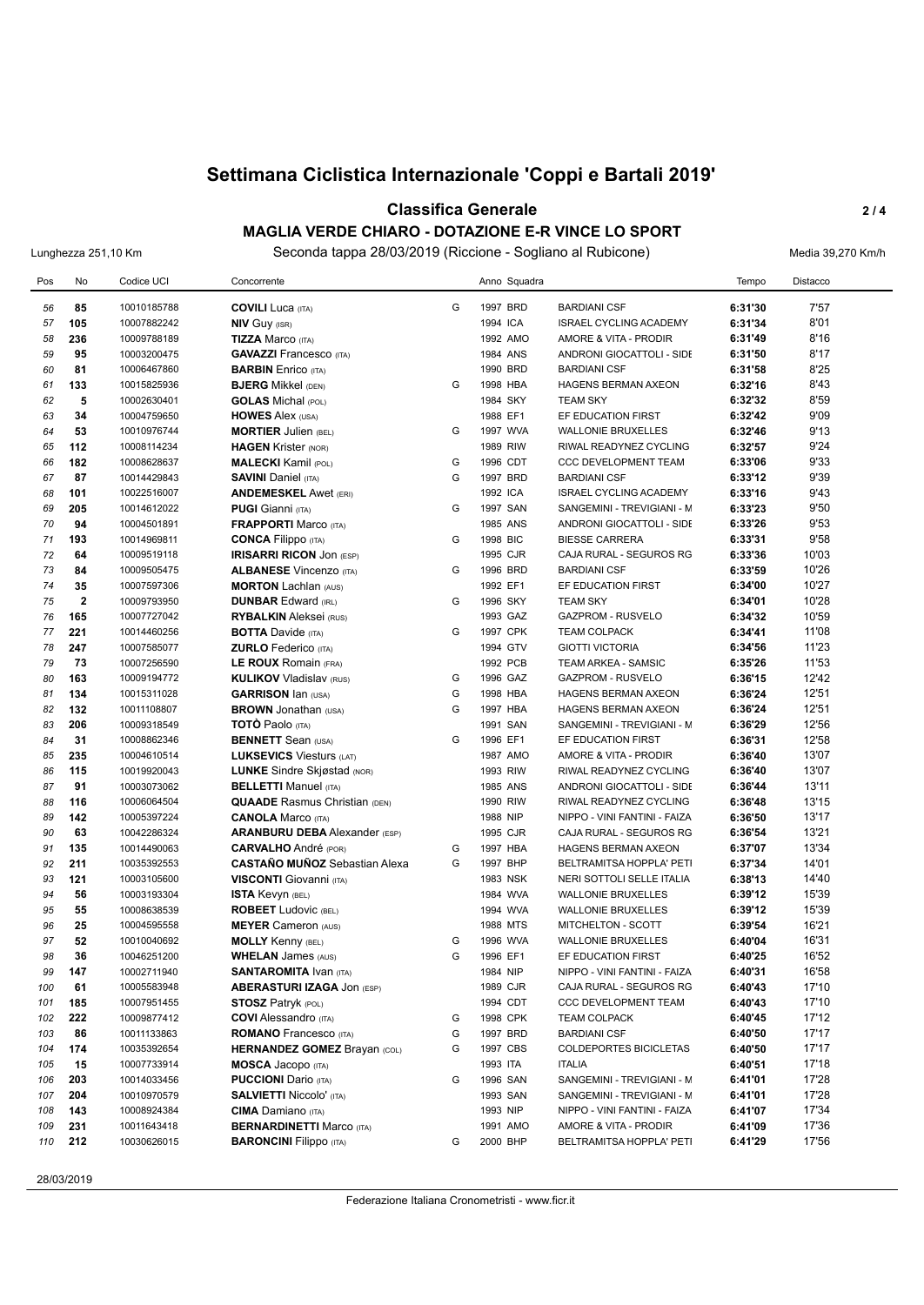#### **Classifica Generale 3 / 4 MAGLIA VERDE CHIARO - DOTAZIONE E-R VINCE LO SPORT**

Lunghezza 251,10 Km Seconda tappa 28/03/2019 (Riccione - Sogliano al Rubicone) Media 39,270 Km/h

| Pos        | No        | Codice UCI  | Concorrente                                                |   | Anno Squadra |                               | Tempo   | Distacco       |
|------------|-----------|-------------|------------------------------------------------------------|---|--------------|-------------------------------|---------|----------------|
|            |           | 10002670514 |                                                            |   | 1984 EF1     | EF EDUCATION FIRST            | 6:41'32 | 17'59          |
| 111<br>112 | 32<br>217 | 10029728157 | <b>BRESCHEL Matti (DEN)</b><br><b>PESENTI Thomas (ITA)</b> | G | 1999 BHP     | BELTRAMITSA HOPPLA' PETI      | 6:41'34 | 18'01          |
| 113        | 167       | 10006473318 | <b>VOROBYEV Anton (RUS)</b>                                |   | 1990 GAZ     | <b>GAZPROM - RUSVELO</b>      | 6:41'38 | 18'05          |
| 114        | 157       | 10009976836 | <b>SOBRERO Matteo (ITA)</b>                                | G | 1999 DDC     | DIMENSION DATA FOR QHUE       | 6:42'05 | 18'32          |
| 115        | 148       | 10010165883 | <b>ZACCANTI</b> Filippo (ITA)                              |   | 1995 NIP     | NIPPO - VINI FANTINI - FAIZA  | 6:42'11 | 18'38          |
| 116        | 191       | 10074375742 | <b>AMICI</b> Alberto (ITA)                                 |   | 1993 BIC     | <b>BIESSE CARRERA</b>         | 6:42'43 | 19'10          |
| 117        | 186       | 10015093281 | <b>TRACZ</b> Szymon (POL)                                  | G | 1998 CDT     | <b>CCC DEVELOPMENT TEAM</b>   | 6:42'50 | 19'17          |
| 118        | 22        | 10004404790 | <b>BEWLEY</b> Sam (NZL)                                    |   | 1987 MTS     | MITCHELTON - SCOTT            | 6:44'04 | 20'31          |
| 119        | 156       | 10075176903 | <b>TESFAZION OCBIT Natnael (ERI)</b>                       | G | 1999 DDC     | DIMENSION DATA FOR QHUE       | 6:44'53 | 21'20          |
| 120        | 123       | 10007744624 | <b>PACIONI</b> Luca (ITA)                                  |   | 1993 NSK     | NERI SOTTOLI SELLE ITALIA     | 6:44'56 | 21'23          |
| 121        | 152       | 10015077925 | <b>KONYCHEV</b> Alexander (ITA)                            | G | 1998 DDC     | DIMENSION DATA FOR QHUE       | 6:44'57 | 21'24          |
| 122        | 136       | 10034725677 | <b>VACEK</b> Karel (CZE)                                   | G | 2000 HBA     | <b>HAGENS BERMAN AXEON</b>    | 6:45'00 | 21'27          |
| 123        | 207       | 10015829370 | <b>ZANA Filippo</b> (ITA)                                  | G | 1999 SAN     | SANGEMINI - TREVIGIANI - M    | 6:45'09 | 21'36          |
| 124        | 243       | 10009971580 | <b>ONESTI</b> Emanuele (ITA)                               |   | 1995 GTV     | <b>GIOTTI VICTORIA</b>        | 6:45'26 | 21'53          |
| 125        | 154       | 10009979967 | <b>MUGISHA</b> Samuel (RWA)                                | G | 1999 DDC     | DIMENSION DATA FOR QHUE       | 6:45'48 | 22'15          |
| 126        | 155       | 10009639356 | <b>CHOKRI El Mehdi (MAR)</b>                               | G | 1998 DDC     | DIMENSION DATA FOR QHUE       | 6:46'29 | 22'56          |
| 127        | 161       | 10008705025 | <b>EVTUSHENKO Alexander (RUS)</b>                          |   | 1993 GAZ     | <b>GAZPROM - RUSVELO</b>      | 6:46'53 | 23'20          |
| 128        | 57        | 10007527584 | LIEPINS Emils (LAT)                                        |   | 1992 WVA     | <b>WALLONIE BRUXELLES</b>     | 6:46'56 | 23'23          |
| 129        | 246       | 10053731112 | <b>DIMA Emil (ROU)</b>                                     | G | 1997 GTV     | <b>GIOTTI VICTORIA</b>        | 6:46'57 | 23'24          |
| 130        | 76        | 10007952162 | <b>RUSSO</b> Clément (FRA)                                 |   | 1995 PCB     | TEAM ARKEA - SAMSIC           | 6:47'10 | 23'37          |
| 131        | 17        | 10009184668 | <b>PLEBANI</b> Davide (ITA)                                | G | 1996 ITA     | <b>ITALIA</b>                 | 6:47'11 | 23'38          |
| 132        | 225       | 10013100135 | <b>DURANTI Jalel (ITA)</b>                                 |   | 1994 CPK     | <b>TEAM COLPACK</b>           | 6:47'18 | 23'45          |
| 133        | 226       | 10009335929 | <b>ROCCHETTI Filippo</b> (ITA)                             | G | 1996 CPK     | <b>TEAM COLPACK</b>           | 6:47'18 | 23'45          |
| 134        | 245       | 10008696032 | <b>STERBINI</b> Simone (ITA)                               |   | 1993 GTV     | <b>GIOTTI VICTORIA</b>        | 6:47'20 | 23'47          |
| 135        | 176       | 10008687140 | <b>MUÑOZ PEREZ William David (COL)</b>                     |   | 1994 CBS     | COLDEPORTES BICICLETAS        | 6:47'28 | 23'55          |
| 136        | 177       | 10035400940 | <b>OCAMPO GIRALDO</b> Victor Alejand                       | G | 1999 CBS     | <b>COLDEPORTES BICICLETAS</b> | 6:47'28 | 23'55          |
| 137        | 173       | 10009225185 | <b>ESTRADA CELIS Eduardo (COL)</b>                         |   | 1995 CBS     | <b>COLDEPORTES BICICLETAS</b> | 6:47'28 | 23'55          |
| 138        | 67        | 10074893478 | <b>MOREIRA</b> Mauricio (URU)                              |   | 1995 CJR     | CAJA RURAL - SEGUROS RG       | 6:47'44 | 24'11          |
| 139        | 196       | 10014479454 | <b>PICCOT</b> Michel (ITA)                                 | G | 1997 BIC     | <b>BIESSE CARRERA</b>         | 6:47'46 | 24'13          |
| 140        | 192       | 10014971528 | <b>BELLIA</b> Matteo (ITA)                                 | G | 1997 BIC     | <b>BIESSE CARRERA</b>         | 6:48'00 | 24'27          |
| 141        | 13        | 10010713430 | <b>GIORDANI</b> Carloalberto (ITA)                         | G | 1997 ITA     | <b>ITALIA</b>                 | 6:48'09 | 24'36          |
| 142        | 215       | 10009688866 | <b>MONTOYA MONTOYA Javier Ignac</b>                        | G | 1997 BHP     | BELTRAMITSA HOPPLA' PETI      | 6:48'12 | 24'39          |
| 143        | 223       | 10015723983 | <b>MASOTTO</b> Giulio (ITA)                                | G | 1999 CPK     | <b>TEAM COLPACK</b>           | 6:48'53 | 25'20          |
| 144        | 227       | 10007518288 | <b>TONIATTI Andrea (ITA)</b>                               |   | 1992 CPK     | <b>TEAM COLPACK</b>           | 6:48'55 | 25'22          |
| 145        | 126       | 10006903754 | <b>BERTAZZO Liam (ITA)</b>                                 |   | 1992 NSK     | NERI SOTTOLI SELLE ITALIA     | 6:48'57 | 25'24          |
| 146        | 104       | 10009027852 | <b>MINALI Riccardo (ITA)</b>                               |   | 1995 ICA     | <b>ISRAEL CYCLING ACADEMY</b> | 6:49'03 | 25'30          |
| 147        | 244       | 10008854868 | <b>STACCHIOTTI Riccardo (ITA)</b>                          |   | 1991 GTV     | <b>GIOTTI VICTORIA</b>        | 6:49'08 | 25'35          |
| 148        | 202       | 10009787583 | <b>DI SANTE Antonio (ITA)</b>                              |   | 1993 SAN     | SANGEMINI - TREVIGIANI - M    | 6:49'28 | 25'55          |
| 149        | 216       | 10053637950 | <b>PENA MOLANO Wilson Estiben (CO)</b>                     | G | 1998 BHP     | BELTRAMITSA HOPPLA' PETI      | 6:49'47 | 26'14          |
| 150        | 66        | 10007744220 | <b>MALUCELLI Matteo (ITA)</b>                              |   | 1993 CJR     | CAJA RURAL - SEGUROS RG       | 6:49'49 | 26'16          |
| 151        | 224       | 10011131742 | <b>HOLEC</b> Richard (CZE)                                 | G | 1999 CPK     | <b>TEAM COLPACK</b>           | 6:50'57 | 27'24          |
| 152        | 195       | 10009503960 | <b>PEDRETTI</b> Giovanni (ITA)                             | G | 1996 BIC     | <b>BIESSE CARRERA</b>         | 6:51'13 | 27'40          |
| 153        | 194       | 10009490523 | <b>DELCO</b> Lorenzo (SUI)                                 |   | 1995 BIC     | <b>BIESSE CARRERA</b>         | 6:51'18 | 27'45          |
| 154        | 242       | 10011232984 | <b>KOBAYASHI Marino (JPN)</b>                              |   | 1994 GTV     | <b>GIOTTI VICTORIA</b>        | 6:51'19 | 27'46          |
| 155        | 241       | 10007390370 | <b>CRISTA Daniel (ROU)</b>                                 |   | 1991 GTV     | <b>GIOTTI VICTORIA</b>        | 6:54'09 | 30'36          |
| 156        | 74        | 10010202259 | <b>GUERNALEC</b> Thibault (FRA)                            | G | 1997 PCB     | TEAM ARKEA - SAMSIC           | 6:56'23 | 32'50          |
| 157        | 113       | 10010973714 | <b>JØRGENSEN Mathias Norsgaard (D</b>                      | G | 1997 RIW     | RIWAL READYNEZ CYCLING        | 6:57'59 | 34'26          |
| 158        | 77        | 10003062857 | <b>WAGNER Robert Thomas (GER)</b>                          |   | 1983 PCB     | TEAM ARKEA - SAMSIC           | 6:59'38 | 36'05          |
| 159        | 214       | 10015155626 | <b>FURLAN</b> Matteo (ITA)                                 | G | 1998 BHP     | BELTRAMITSA HOPPLA' PETI      | 7:00'03 | 36'30          |
| 160        | 153       | 10076377679 | <b>EJGU</b> Million Beza (ETH)                             | G | 1998 DDC     | DIMENSION DATA FOR QHUE       | 7:00'21 | 36'48          |
| 161        | 237       | 10049192724 | <b>VIVAS</b> Federico Nicolas (ARG)                        | G | 1996 AMO     | AMORE & VITA - PRODIR         | 7:02'31 | 38'58          |
| 162        | 234       | 10007997935 | <b>SERGIS Kaspars (LAT)</b>                                |   | 1992 AMO     | AMORE & VITA - PRODIR         | 7:02'54 | 39'21<br>39'24 |
| 163        | 213       | 10015903031 | <b>FERRARI</b> Davide (ITA)                                | G | 1999 BHP     | BELTRAMITSA HOPPLA' PETI      | 7:02'57 |                |